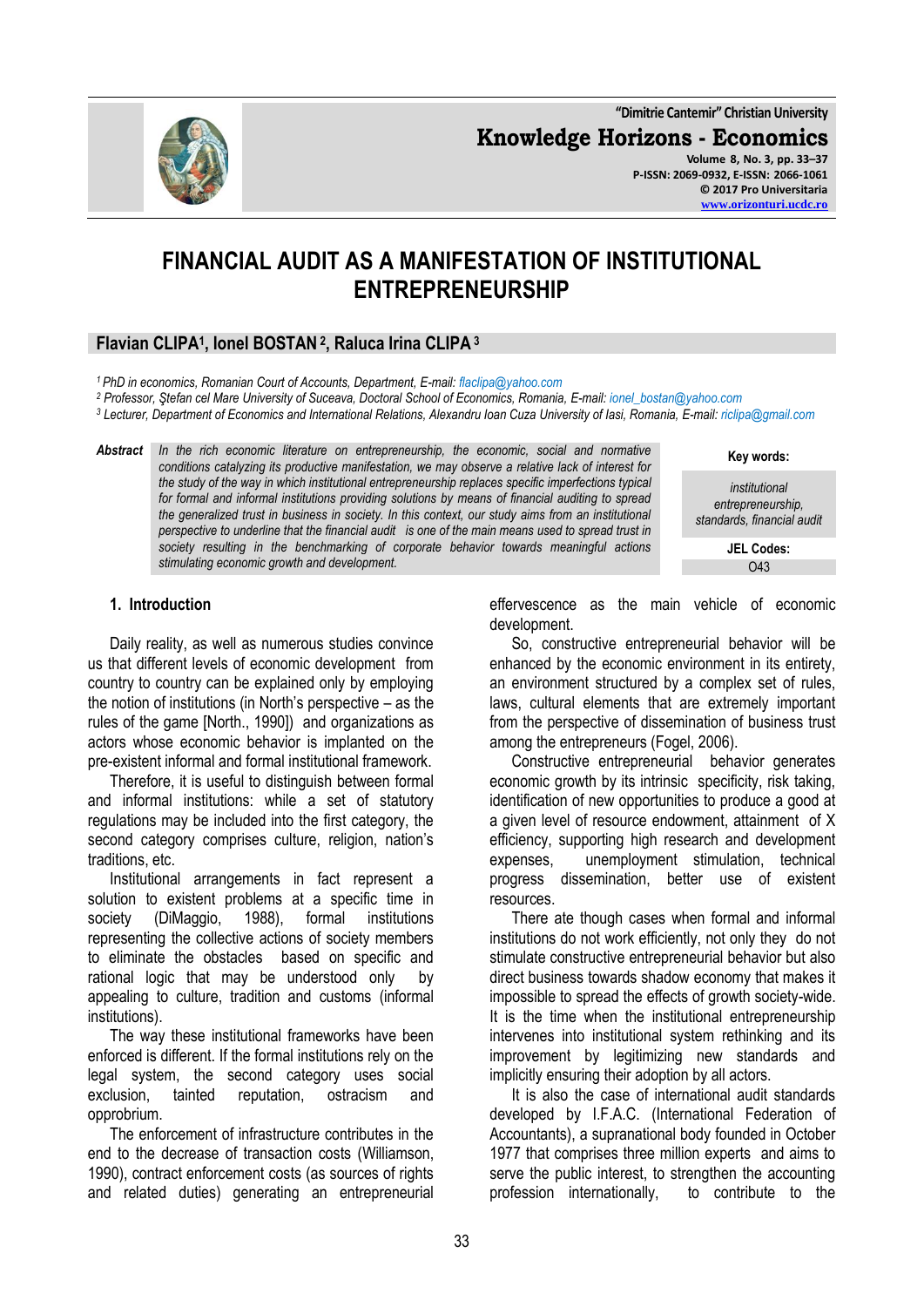development of strong national economies by setting and promoting the adhesion to high professional standards, by encouraging the international convergence of standards and by discussing issues of public interest where professional expertise is most relevant.

The financial audit as a manifestation of institutional entrepreneurship assesses the way in which enterprises comply with the standards by presenting realistically the financial performance, cash flows in their financial statements providing undistorted information to final users and contributing to the consolidation of business trust.

The first part of our study will try to emphasize that the institutional entrepreneurship is both an initiative and a method of correcting institutional imperfections by enforcing standards. The second part will focus both on the specific features of these standards (audit standards) and shaping the way in which financial audit ensures the compliance with standards by eliminating partial, unclear and even false presentation of

information included in financial statements and thus generating social gain via business trust.

## **2. From institutions to institutional entrepreneurship**

Institutions may be explained from a historic perspective, they appear due to specific context of a level of economic development trying to respond better to realities of a specific time. For instance, the Industrial Revolution in England had as the main determinant the exigency of social norms that valued honesty, trust, dedication and devotion (Mokyr, 2008).

Institutions often go through difficult evolution, survive for a long time in their primary form and undergo deep changes depending on the way the society as a whole legitimizes their existence. From this perspective, we believe the classification of institutions made by Williamson (2000) and shown in Table 1 is relevant:

| Table 1. Classification of institutions |  |
|-----------------------------------------|--|
|                                         |  |

| Table T. Classification of Institutions                            |                                                                                       |                                                       |                                                                                                                                                     |  |  |
|--------------------------------------------------------------------|---------------------------------------------------------------------------------------|-------------------------------------------------------|-----------------------------------------------------------------------------------------------------------------------------------------------------|--|--|
| Level of hierarchy                                                 | Example                                                                               | Effect                                                | Frequency of change                                                                                                                                 |  |  |
| In situations associated to<br>social structure of society         | Most informal institutions -<br>traditions, customs                                   | Define the way in which<br>society regulates itself   | Resistance over time,<br>changes undergone in the<br>last 100-1000 years, even<br>though quick changes may<br>occur duet o shocks or<br>deep crises |  |  |
| Institutions associated to<br>rules of the game                    | Most formal institutions<br>defining ownership rights<br>and the legal system         | Define the entire<br>institutional environment        | Long-term horizon of<br>actions (10-100 years)                                                                                                      |  |  |
| Institutions associated to<br>behavior needed to the<br>game       | Rules defining governing<br>and contractual relations                                 | Contributes to the setting<br>up of organization      | Mid-term horizon of actions<br>$(1-10 \text{ years})$                                                                                               |  |  |
| Institutions associated to<br>the resource allocation<br>mechanism | Control over capital flows,<br>types of businesses, the<br>system of social insurance | Contributes to regulation of<br>prices and production | Short-term horizon of<br>actions (very short term)                                                                                                  |  |  |

Source: Williamson, 2000: 595-613.

Unfortunately, institutions may be confiscated by the elites, internalized and then transformed into illegal means of insuring the profits. So, let us imagine a legal and court system aimed to support an efficient contract enforcement that would make business partners honors their duties. Contextually, there is a series of private/state enterprises operating in a specific economy. The politicians decided at a certain moment that state enterprises should benefit from subsidy providing fixed profit margins. Due to this fact, such state enterprises/organizations benefitting from the legal infrastructure and a system of incentives may engage in operations blocking competitors by transferring them to the court system even if no

contractual duty was breached. If the lawsuits are long, competitors will incur substantial financial loss (representation expenses, resource allocation to solve the problem and not to identify signs on the market), while the beneficiaries of subsidies may continue their operation undisturbed due to financial resources allotted permanently.

Surely, if we relate to this example, the formal institutions may be substituted by informal institutions – the operations such as those described above may generate the disapproval of other entrepreneurs or the ostracism of individuals involved in such operations. If such informal institutions do not exist or are in their infancy, the entrepreneurs will evolve from productive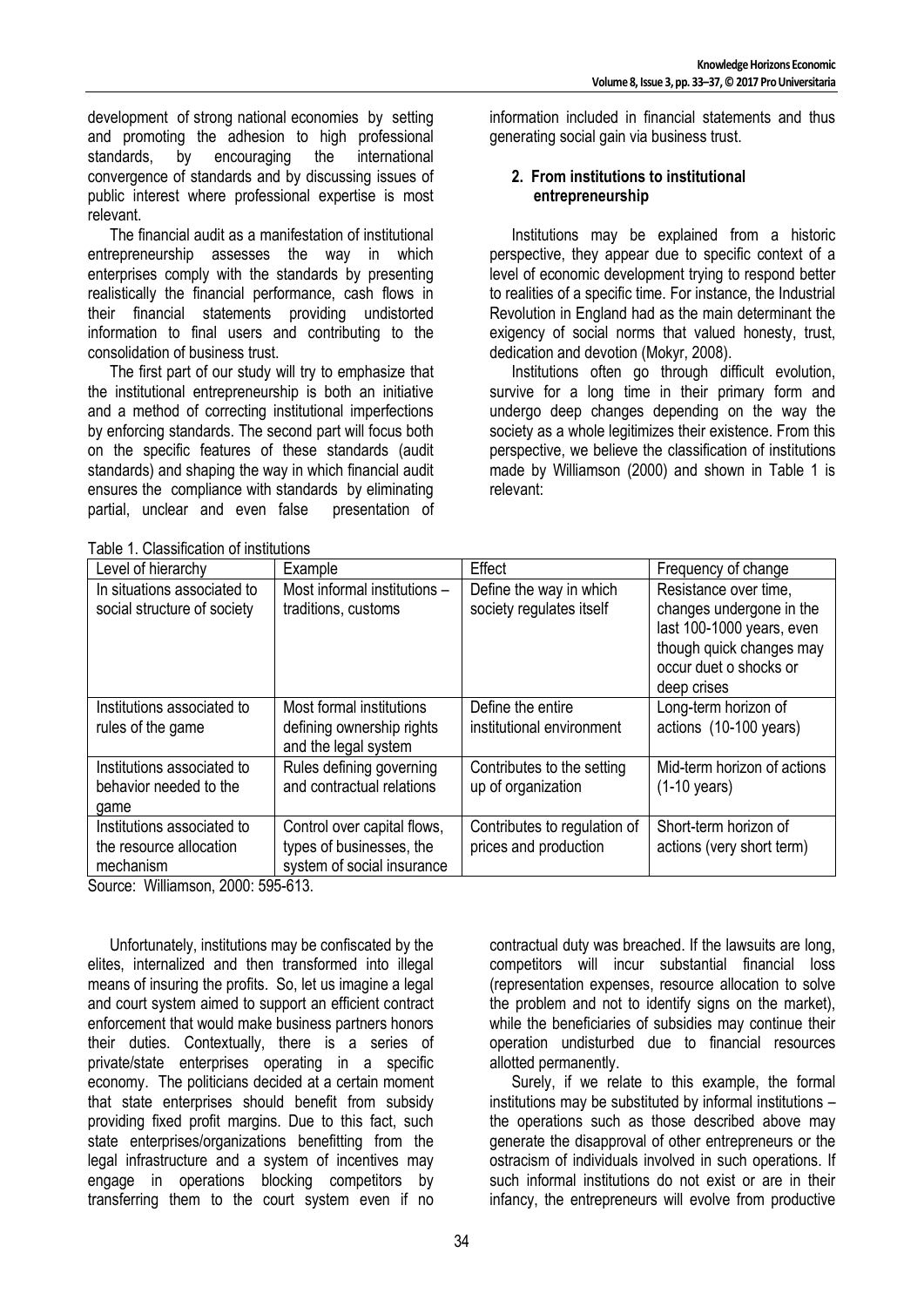to unproductive behavior due to both a mimetic effect and tendency towards undeserved gain when the state rewards counter-production.

The consequences are easy to note – the appearance of a generalized lack of business trust. It indicates that the adoption of specific institutions must precede productive entrepreneurial behavior as institutions allow the right form of entrepreneurship (Boettke, and Coyne, 2009]. We should not forget that only the entrepreneur is in charge with the creative destruction of Schumpeter (Schumpeter, 1950), with better use of resources and information existent in society (Kirzner, 1973), with the appearance and dissemination of technological progress.

The institutions appear and develop only if they are socially efficient; many times they are not adopted by all members of society unless they provide a benefit to some of them, so the adoption of specific institutions creates social conflicts. They show a path dependence when they are deeply entrenched into the system of values and traditions and their translation into other values and traditions in the society will end up in their translation into institutions (Boettke and Coyne, 2009: 151-153).

Therefore, culture will play in society the role of a melting pot for future formal institutions choosing which issues the institutional arrangements must address, their shape, the hierarchy of level of importance given to the identified social problems, behavior expected to be adopted by the entrepreneurs. By this process, future formal institutions will reflect the way of expression of informal institutions (Prasad and Elmes, 2005; Redding, 2005).

The quality of institutions, especially of the formal ones (political and legal) channel the type of entrepreneurship due to social incentives that they provide to businesses for the involvement in various activities. Starting from this corollary in a diachronic perspective, Baumol (1990) defines productive and unproductive (or even destructive) entrepreneurial behavior in relation to historic evolution of institutions (rules of the game). Productive activities (innovation, superior use of resources, change of paradigm in management) bring benefits to society generating mimetic behavior among other entrepreneurs, who, for example, starting from an initial innovation of one business may find new combinations and methods in order to benefit from a recent discovery, the technological progress spreading exponentially.

On the opposite end we may find unproductive behavior based on the manipulation of legal and political institutions (lobby, eliminating artificial barriers for industry entrance) that in fact generate profits for some entrepreneurs to the detriment of others.

In terms of negative effects in society, destructive behavior is quite similar to unproductive behavior, in addition, not only we are found in an entrepreneurial game with a null amount but also there is a pervasive loss for all businesses (for instance, industrial espionage and later technological internalization, patenting a technology that does not belong to the entrepreneur).

Also, the incompatibility of institutions with their objectives and the impossibility of institutions to provide solid incentives to decrease transaction costs generate, as some authors state, a transfer of their own activities to illegal or unreported or informal business sector (Feige, 1990).In a short taxonomy, the illegal economy polarizes the operations generating profit in the illegal business sector (sale of arms). The unreported business operations reflect the profit share of operations (even if they are illegal) that are not declared to tax authorities or are declared at a lower value than the real one.

The amount of the undeclared income may become a barometer of inefficiency of formal institutions at least from two perspectives. Whether taxes are too high making entrepreneurs avoid them, or the compliance with the legal provisions is too difficult due to their workload, deficient classification or the administrative system collecting them. In a study conducted by *E.Y. The Barometer of Romanian Entrepreneurship 2015* replicating a global initiative *EY, G20 Entrepreneurship Barometer,* 49% of entrepreneurs included in the study believe that greatest obstacle they face is not the access to funding but fiscal unpredictability, burdensome fiscal and regulatory system, and amount of taxes.

Briefly, informal economy reflects the behavior of entrepreneurs choosing to complete legal forms requiring the registration of specific operations (for example, civil buildings construction without declaring this type of business or without being a registered legal entity).

As a therapy against the inefficiency of institutional arrangements, institutional entrepreneurship is aimed to change and introduce new forms organization and governing mechanisms due to Schumpeterian alteration of existent institutions. Also, institutional entrepreneurship is responsible for the introduction of new standards whose stability in time will be obtained by legitimizing them with the support of other business operators. (Vosselman, 2010). Their legitimizing appears also when experts from different field participate in their development and dissemination (Jacobsson, 2000) as in the case of international audit standards of I.F.A.C. (International Federation of Accountants), a supranational body comprising a high number of experts. These standards generally contribute to the unaltered transmission of information increasing business trust and implicitly reducing the transaction costs.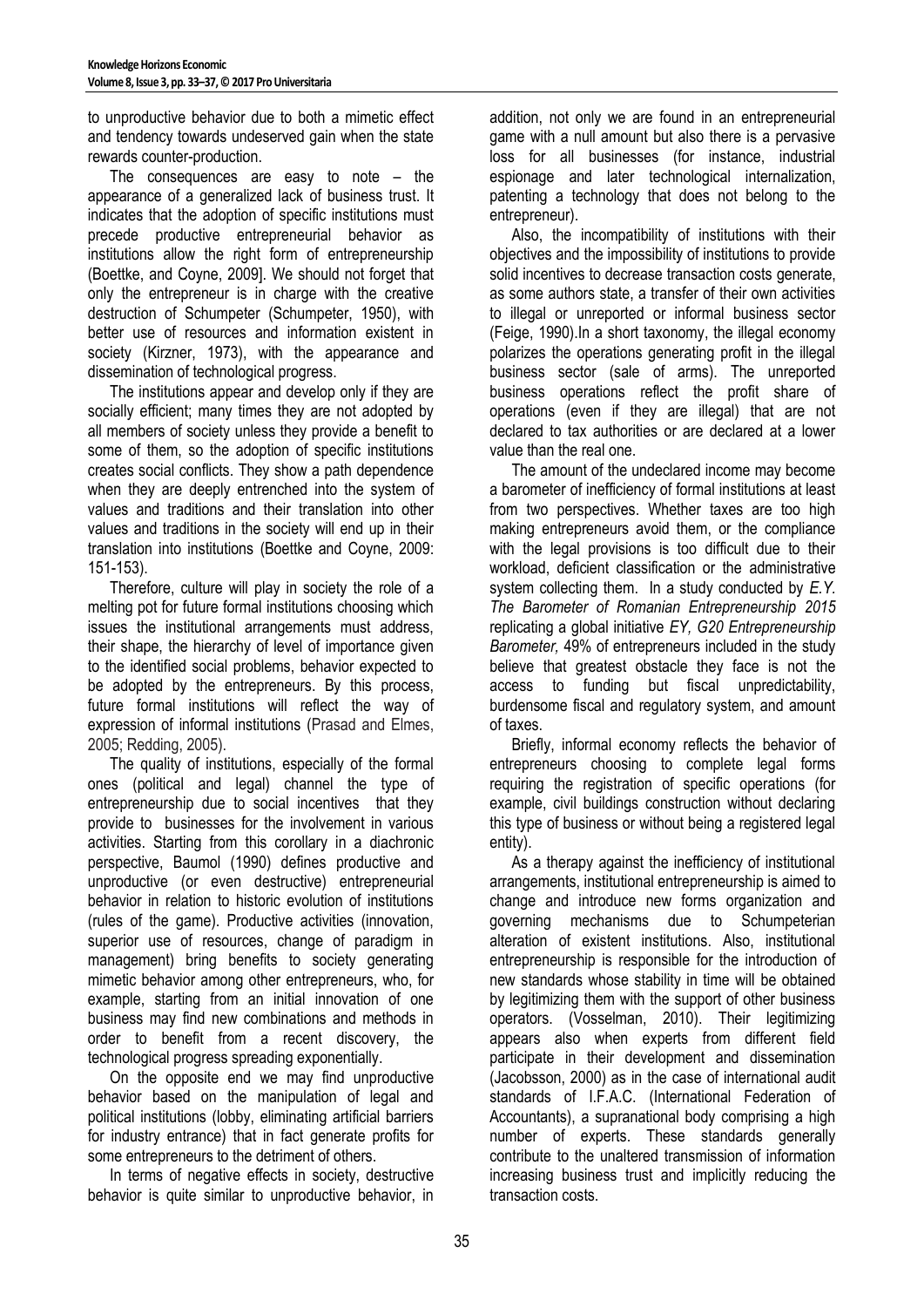#### **3. Standards and audit**

As it has already been seen, standards fill up the absence or institutional underdevelopment calling for a set of experts, professional organizations or other people interested in belonging to an institution, who contribute to their wide-spread dissemination legitimization and international adoption until they become a routine or are institutionalized ( in the view of neo-institutionalist school).

Business operation of public and private organizations is reflected in the financial statements that should be made in compliance with the identified type of financial reporting; they should provide a true image regarding the financial position of an organization, its financial performance, cash flow. The information provided in these financial statements are very useful for final users, whether they are shareholders, managers, the government or social actors or the general public.

Depending on the truthfulness and completeness of presented information, best managerial, political and economic decisions may be taken. Moreover, from the perspective of other business operators that enter into business relations, these information should be known as they contribute to the pervasive dissemination of business trust and consequently to the decrease of transaction costs. The decrease of transaction costs will encourage the entrepreneurship to intensify business relations inducing an engagement effect in the national economy as a whole.

| Table 2. Final users - taxonomy and motivation |  |
|------------------------------------------------|--|
|------------------------------------------------|--|

|                               | Taxonomv                            | Reason                                                           |
|-------------------------------|-------------------------------------|------------------------------------------------------------------|
|                               | Investors                           | Inherent risk of transactions and the                            |
|                               |                                     | profit brought by investments                                    |
|                               | <b>Employers</b>                    | Organization stability and efficiency                            |
| Users of financial statements | Financial creditors                 | Company liquidity and solvency to<br>pay back interest and loans |
|                               | Business suppliers and creditor     | Continuation of partner company<br>business operations           |
|                               | <b>Clients</b>                      | Continuation of<br>supply<br>company<br>operations               |
|                               | The Government and its institutions | Setting the policy to be implemented                             |

*Source: Adapted after Căruntu,* 2011:.91.

The financial statements are made based on a set of standards developed by I.F.A.C. that aim to structure data in financial statements, to ensure their transparency, comparability and consistency, irrespective of the nationality of the entrepreneur.

To establish whether the standards have been used and the presented information may be reasonably trusted, it is necessary to perform an internal audit that is in fact the interface between those who present information and final users.

Financial audit reduces the risk of presenting false information (due to an error or intentionally), provides a specialized view on presented information (and its compliance with the reality), it may identify some cases of fraud (even if this is not necessarily its purpose) and through the opinion presented by experts, a convergence may be made between the business interests of the audited organization and final users.

## **CONCLUSIONS**

Formal and informal institutions evolve according to a specific paradigm rooted in the context and values of a society found on a specific level of historic development. That is why they may be improved even though they have at their basis specific subjective views. Informal institutions may replace formal institutions until the latter find their social legitimacy.

Irrespective of their type, the institutions will direct the behavior of entrepreneurs by their power to provide incentives, infrastructure needed to reduce transaction costs, disseminate business trust; encourage research and development sand through their power to penalize inadequate behavior. They do not manage to do this all the time due to their imperfection. Consequently, there is a risk of economic growth slowdown in close relation with entrepreneurial tendency towards destructive operations.

Some national or supranational organizations have to find solutions for lack and inefficiency of institutions becoming institutional entrepreneurs. Institutional